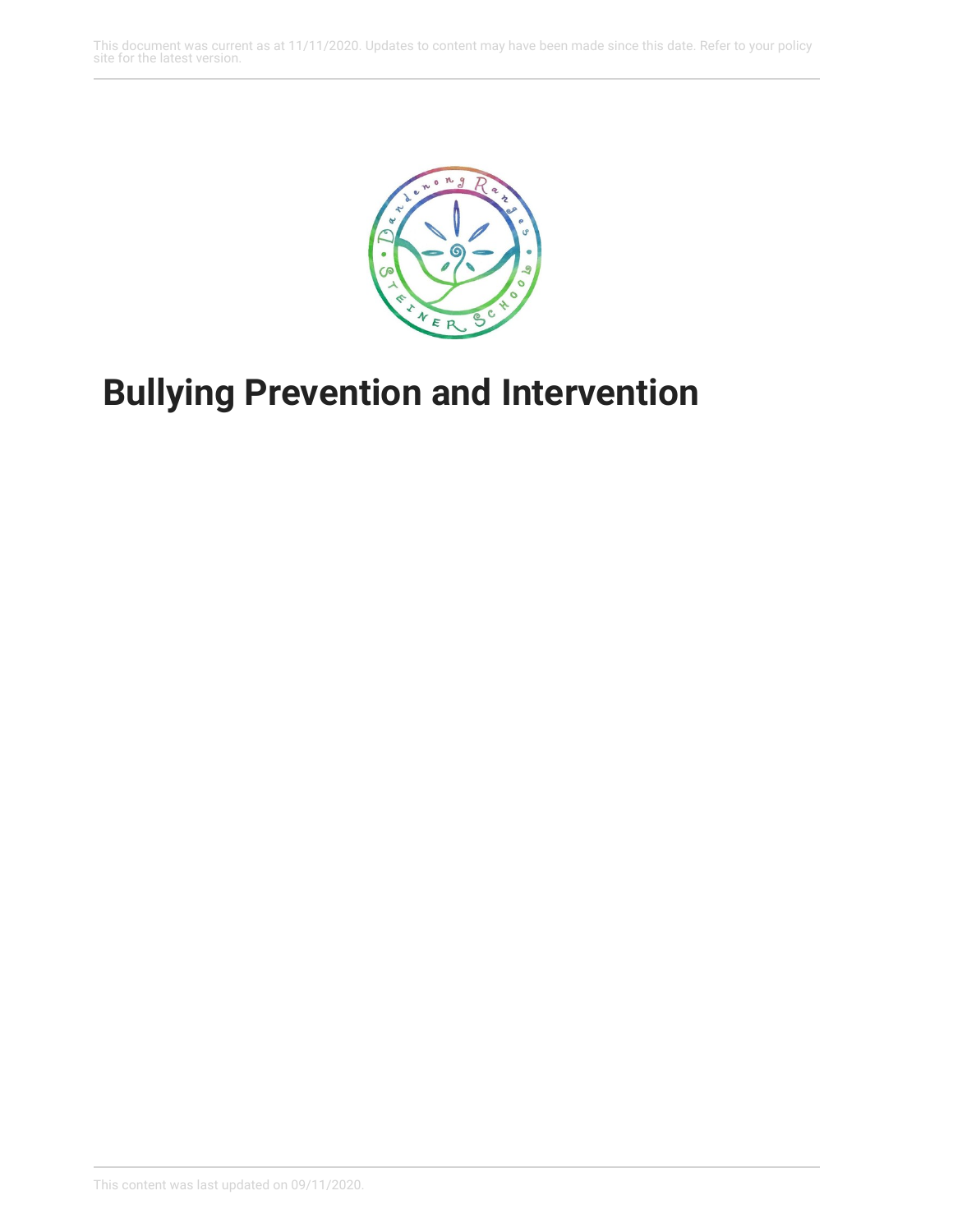|                 | Bullying is the repeated and intentional behaviour of causing<br>fear, distress or harm towards another person that involves an<br>imbalance of power. It can involve humiliation, domination,<br>intimidation, victimisation and harassment. In any bullying<br>incident there are likely to be three parties involved: the bully,<br>the person being bullied, and bystanders.<br>Bullying can take many forms including: |
|-----------------|-----------------------------------------------------------------------------------------------------------------------------------------------------------------------------------------------------------------------------------------------------------------------------------------------------------------------------------------------------------------------------------------------------------------------------|
|                 | • Physical bullying which involves physical actions such as<br>hitting, pushing, obstructing or being used to hurt or<br>intimidate someone. Damaging, stealing or hiding personal<br>belongings is also a form of physical bullying.                                                                                                                                                                                       |
| <b>Bullying</b> | Psychological bullying which is when words or actions are<br>used to cause psychological harm. Examples of<br>psychological bullying include name calling, teasing or<br>making fun of someone because of their actions,<br>appearance, physical characteristics or cultural background.                                                                                                                                    |
|                 | Indirect bullying which is when deliberate acts of exclusion<br>or spreading of untrue stories are used to hurt or intimidate<br>someone.                                                                                                                                                                                                                                                                                   |
|                 | <b>Cyberbullying</b> which is the ongoing abuse of power to<br>threaten or harm another person using technology.<br>Cyberbullying can occur in chat rooms, on social networking<br>sites, through emails or on mobile phones.                                                                                                                                                                                               |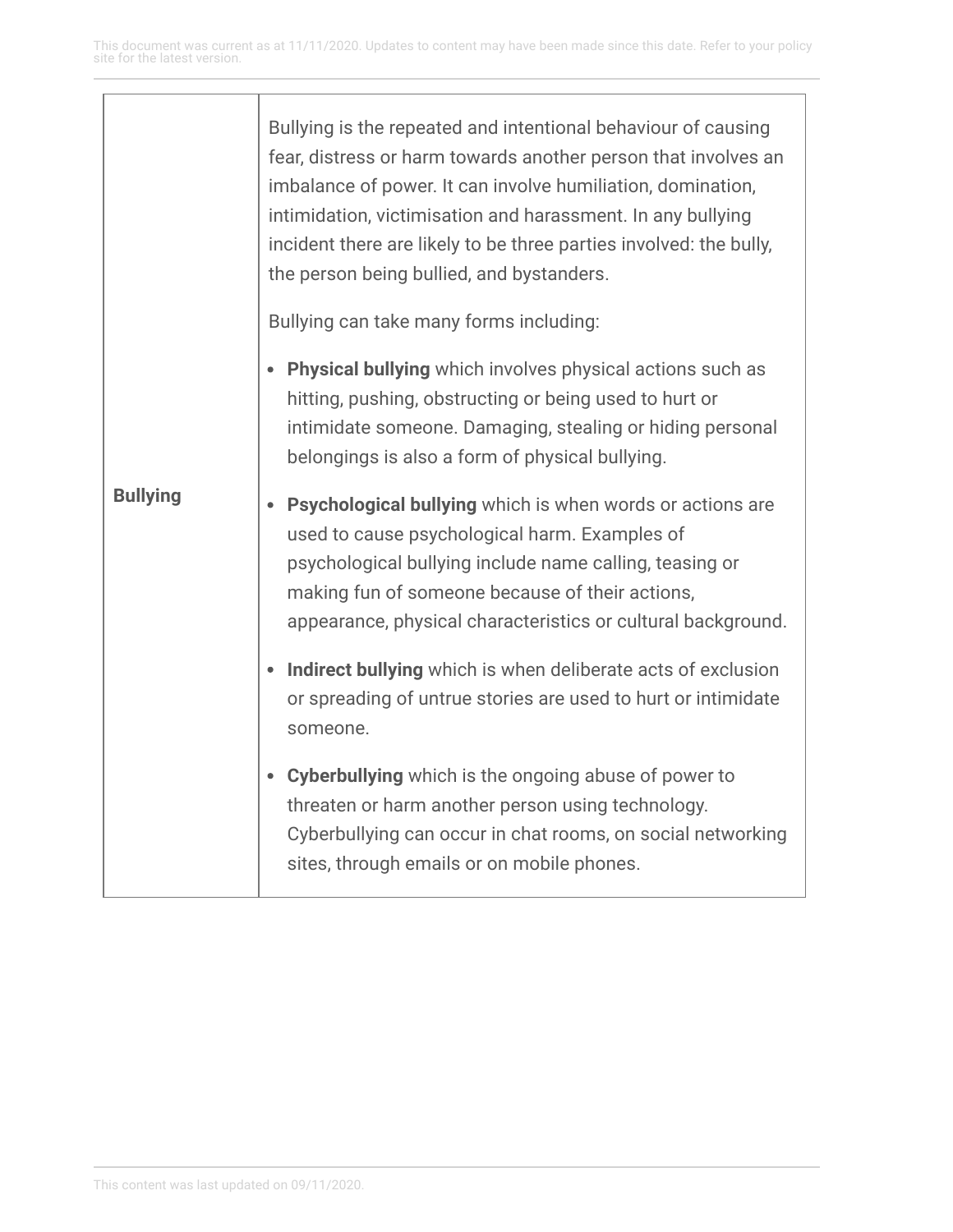| <b>What Isn't</b><br><b>Bullying</b> | There are many negative situations which, whilst being<br>potentially distressing for students, are not bullying. These<br>include:<br><b>Mutual Conflict Situations</b> which arise where there is<br>disagreement between students but not an imbalance of<br>power. Mutual conflict situations need to be closely<br>monitored as they may evolve into a bullying situation<br><b>One-Off Acts</b> (of aggression or meanness) including single<br>incidents of loss of temper, shouting or swearing do not<br>normally constitute bullying.                                                                                                                                                                              |
|--------------------------------------|------------------------------------------------------------------------------------------------------------------------------------------------------------------------------------------------------------------------------------------------------------------------------------------------------------------------------------------------------------------------------------------------------------------------------------------------------------------------------------------------------------------------------------------------------------------------------------------------------------------------------------------------------------------------------------------------------------------------------|
| <b>Signs of</b><br><b>Bullying</b>   | Major behavioural changes in a student may be indicative of<br>bullying. Such behavioural changes may include:<br>• crying at night and having nightmares<br>refusing to talk when asked "What's wrong?"<br>having unexplained bruises, cuts or scratches<br>an unwillingness or refusal to go to school<br>feeling ill in the mornings<br>a decline in quality of school work<br>becoming withdrawn and lacking confidence<br>beginning to bully siblings<br>acting unreasonably.<br>Parents/carers are encouraged to recognise signs of bullying<br>and notify the School through a trusted staff member<br>immediately (such as a class teacher or School Carer), if they<br>suspect their child is a victim of bullying. |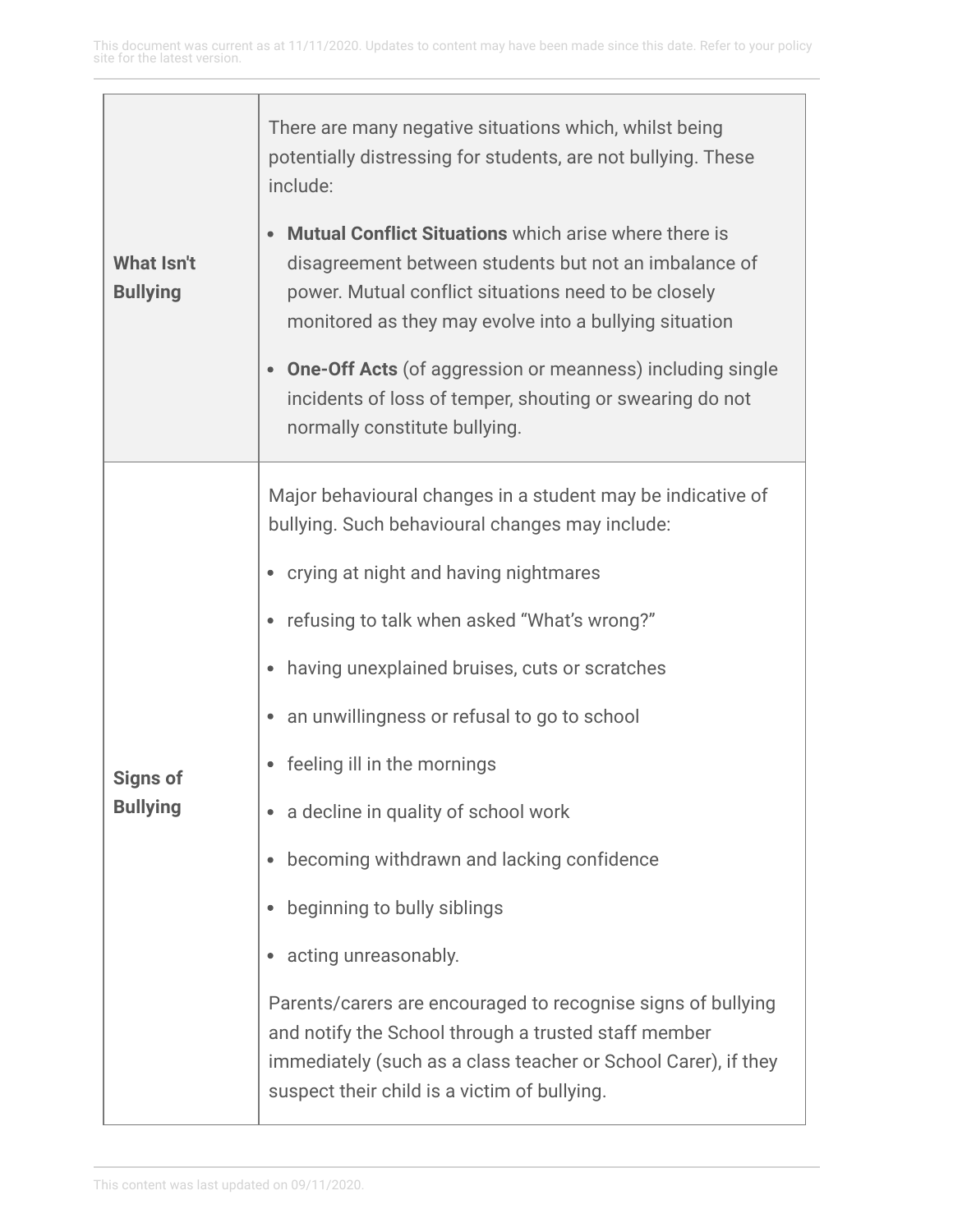|                                                                     | Dandenong Ranges Steiner School recognises its duty to<br>students to provide a safe and positive learning environment<br>where individual differences and diversity within the School is<br>respected and accepted.<br>Bullying is not tolerated at Dandenong Ranges Steiner School. |
|---------------------------------------------------------------------|---------------------------------------------------------------------------------------------------------------------------------------------------------------------------------------------------------------------------------------------------------------------------------------|
|                                                                     | It is our policy that:                                                                                                                                                                                                                                                                |
|                                                                     | bullying is managed through a 'whole-of-School community'<br>approach involving students, staff and parents/carers                                                                                                                                                                    |
| <b>Dandenong</b><br><b>Ranges Steiner</b><br><b>School's Policy</b> | bullying prevention strategies are implemented within the<br>School on a continuous basis with a focus on teaching age-<br>appropriate skills and strategies to empower staff, students<br>and parents/carers to recognise bullying and respond<br>appropriately                      |
|                                                                     | bullying response strategies are tailored to the<br>circumstances of each incident                                                                                                                                                                                                    |
|                                                                     | staff establish positive role models emphasising our no-<br>bullying culture                                                                                                                                                                                                          |
|                                                                     | bullying prevention and intervention strategies are reviewed<br>on an annual basis against best practice.                                                                                                                                                                             |
| <b>Bullying</b><br><b>Prevention</b><br><b>Strategies</b>           | Dandenong Ranges Steiner School recognises that the<br>implementation of whole-School prevention strategies is the<br>most effective way of eliminating, or at least minimising<br>incidents of bullying within our community.                                                        |
|                                                                     | The following initiatives form part of our overall bullying<br>prevention strategy and our strategy to create a 'no-bullying'<br>culture within the School:                                                                                                                           |
|                                                                     | a structured curriculum and peer group support system, that<br>provides age-appropriate information and skills relating to                                                                                                                                                            |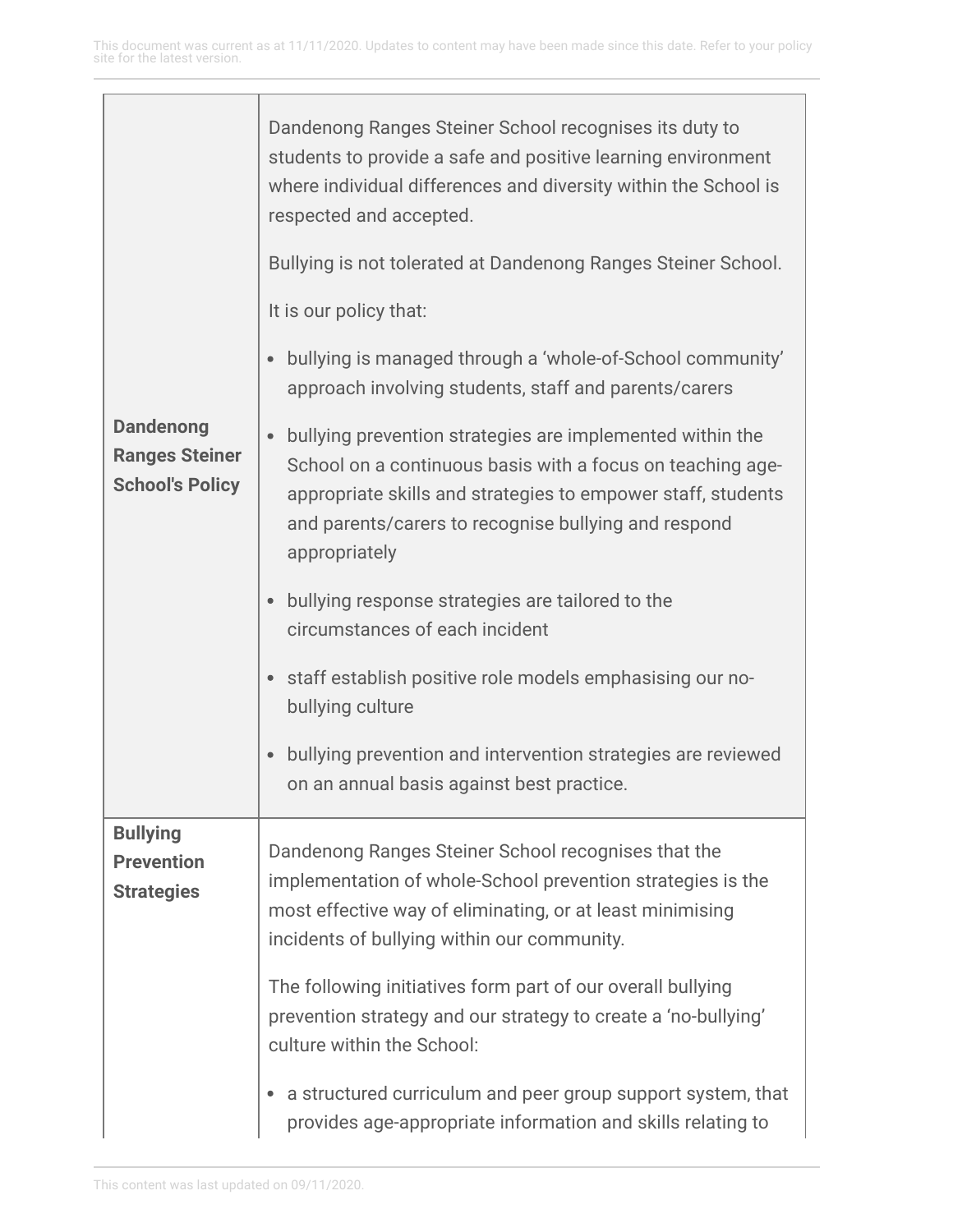bullying (including cyberbullying) and bullying prevention, to students over the course of the academic year

- education, training and professional development of staff in bullying prevention and response strategies
- regular provision of information to parents/carers, to raise awareness of bullying as a School community issue to equip them to recognise signs of bullying, as well as to provide them with clear paths for raising any concerns they may have relating to bullying directly with the School
- promotion of a supportive environment that encourages the development of positive relationships and communication between staff, students and parents/carers
- promotion of responsible bystander behaviour amongst students, staff and parents/carers
- reporting of incidents of alleged bullying by students, bystanders, parents/carers and staff are encouraged
- regular risk assessments of bullying within the School are undertaken by surveying students to identify bullying issues that may ordinarily go unnoticed by staff
- records of reported bullying incidents are maintained and analysed, in order to identify persistent bullies and/or victims and to implement targeted prevention strategies where appropriate
- statements supporting bullying prevention are included in students' School diaries
- education of staff, students and parents/carers on health conditions to promote understanding and to reduce stigma and fear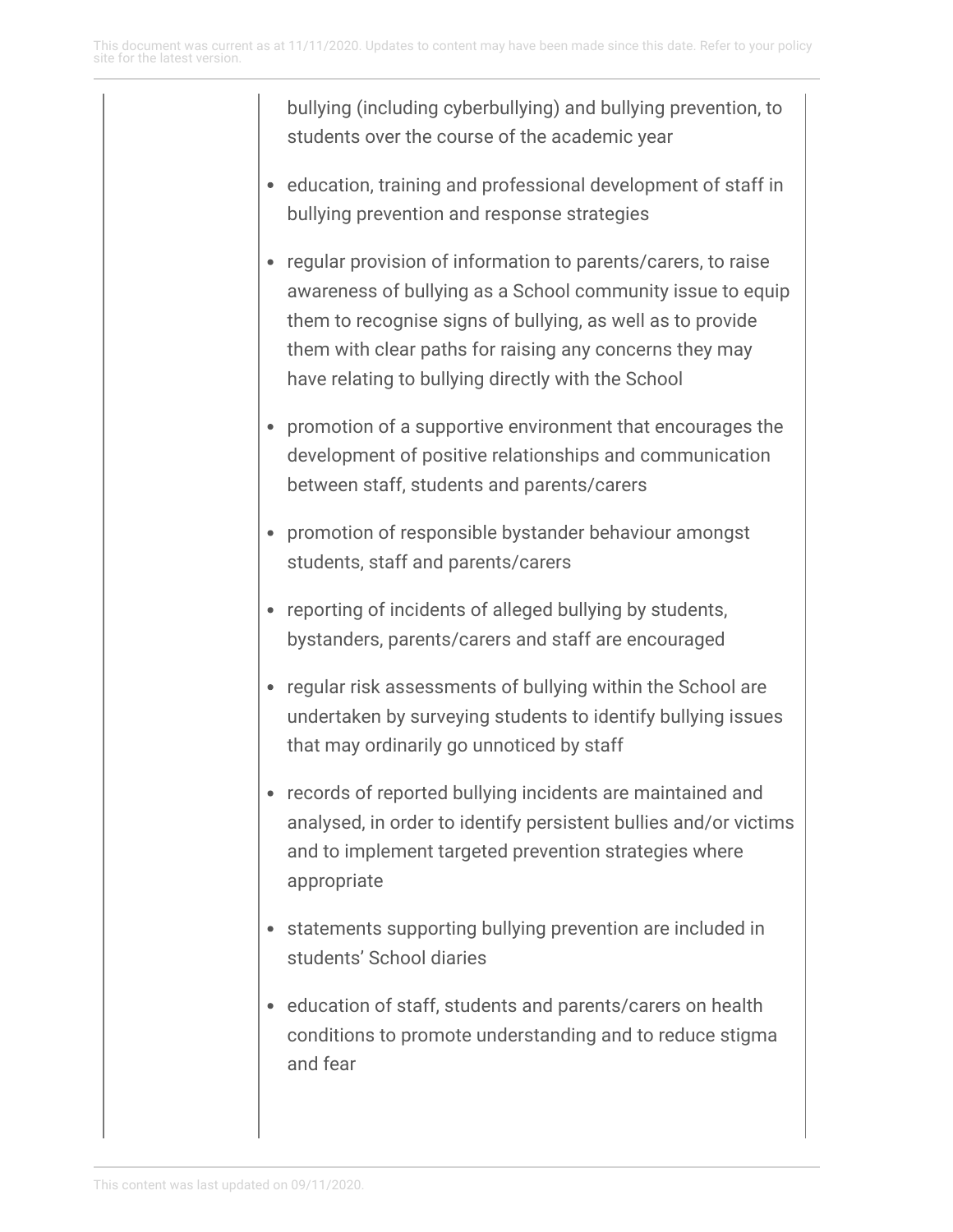|                                     | anti-bullying posters are displayed strategically within the<br>School                                                                                                                                                       |
|-------------------------------------|------------------------------------------------------------------------------------------------------------------------------------------------------------------------------------------------------------------------------|
|                                     | promotion of student awareness and a 'no-bullying'<br>environment by participating in events such as the National<br>Day of Action Against Bullying and Violence.                                                            |
| <b>Reporting</b><br><b>Bullying</b> | Students and their parents/carers are sometimes reluctant to<br>pursue bullying incidents, for fear that it will only make matters<br>worse.                                                                                 |
|                                     | A key part of the School's bullying prevention and intervention<br>strategy is to encourage reporting of bullying incidents as well<br>providing assurance to students who experience bullying (and<br>parents/carers) that: |
|                                     | bullying is not tolerated within the School                                                                                                                                                                                  |
|                                     | their concerns will be taken seriously<br>٠                                                                                                                                                                                  |
|                                     | the School has a clear strategy for dealing with bullying<br>issues.                                                                                                                                                         |
|                                     | Bullying incidents can be advised to the School verbally (or in<br>writing) through any of the following avenues:                                                                                                            |
|                                     | informing a trusted teacher                                                                                                                                                                                                  |
|                                     | informing the School Carer<br>$\bullet$                                                                                                                                                                                      |
|                                     | informing a student's year coordinator                                                                                                                                                                                       |
|                                     | informing the Deputy Management Team or the<br>$\bullet$<br>Management Team.                                                                                                                                                 |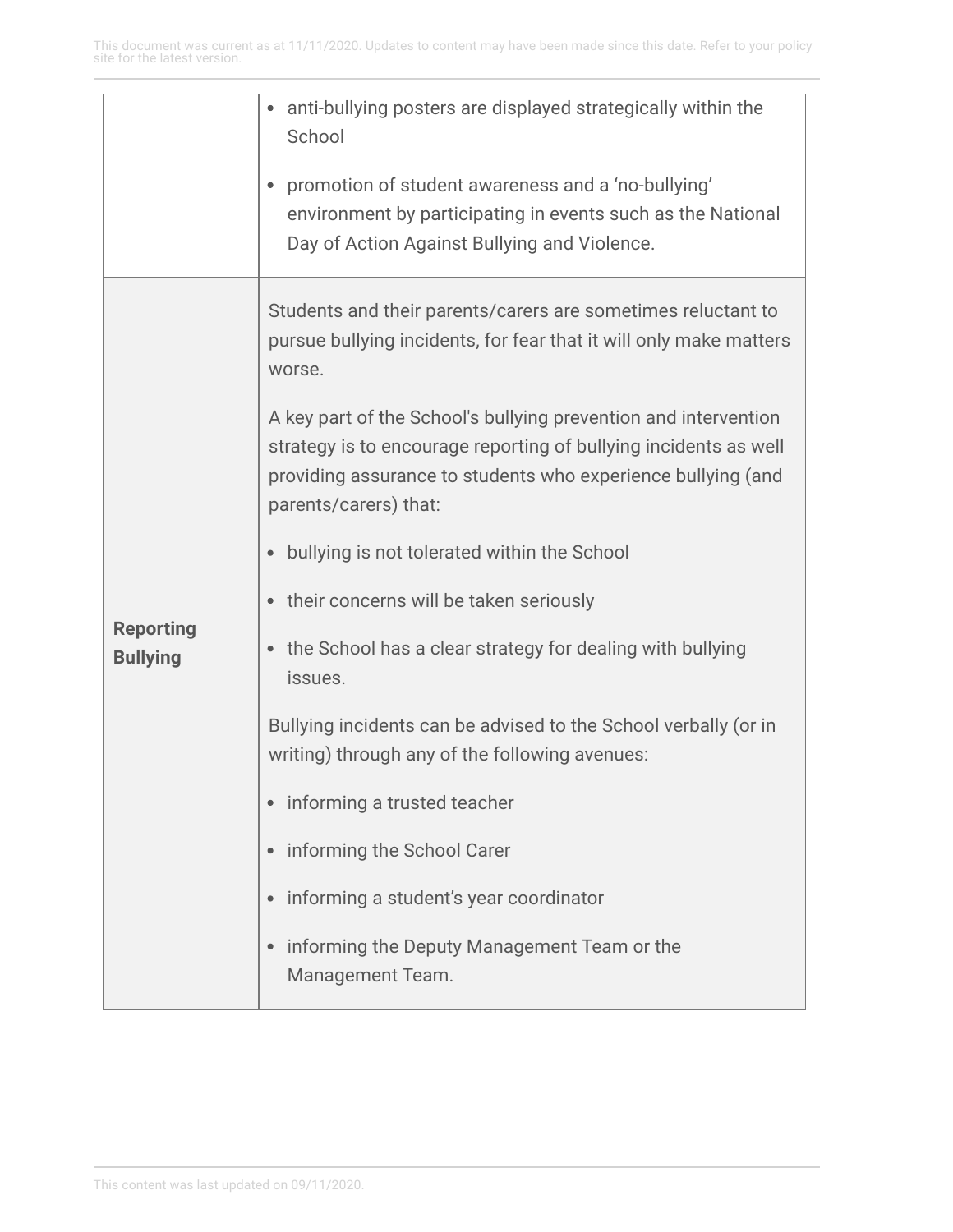| <b>Responding to</b><br><b>Bullying</b> | Bullying behaviours vary enormously in their extent and intent<br>and, as a consequence, each incident needs to be dealt with on<br>its facts.             |
|-----------------------------------------|------------------------------------------------------------------------------------------------------------------------------------------------------------|
|                                         | In all circumstances the School:                                                                                                                           |
|                                         | • takes bullying incidents seriously                                                                                                                       |
|                                         | provides assurance to the victim that they are not at fault<br>٠<br>and their confidentiality will be respected                                            |
|                                         | takes time to properly investigate the facts including<br>$\bullet$<br>discussing the incident with the victim, the bully and any<br>bystanders            |
|                                         | takes time to understand any concerns of individuals<br>involved                                                                                           |
|                                         | maintains records of reported bullying incidents<br>٠                                                                                                      |
|                                         | will escalate its response when dealing with persistent<br>$\bullet$<br>bullies and/or severe incidents.                                                   |
|                                         | Actions that may be taken when responding to bullying include:                                                                                             |
|                                         | notification of/consultation with parents/carers                                                                                                           |
|                                         | offering counselling to persistent bullies/victims                                                                                                         |
|                                         | implementing effective follow up strategies<br>٠                                                                                                           |
|                                         | disciplinary action, at the Management Team's discretion,<br>including suspension and expulsion of persistent bullies, or<br>in cases of severe incidents. |